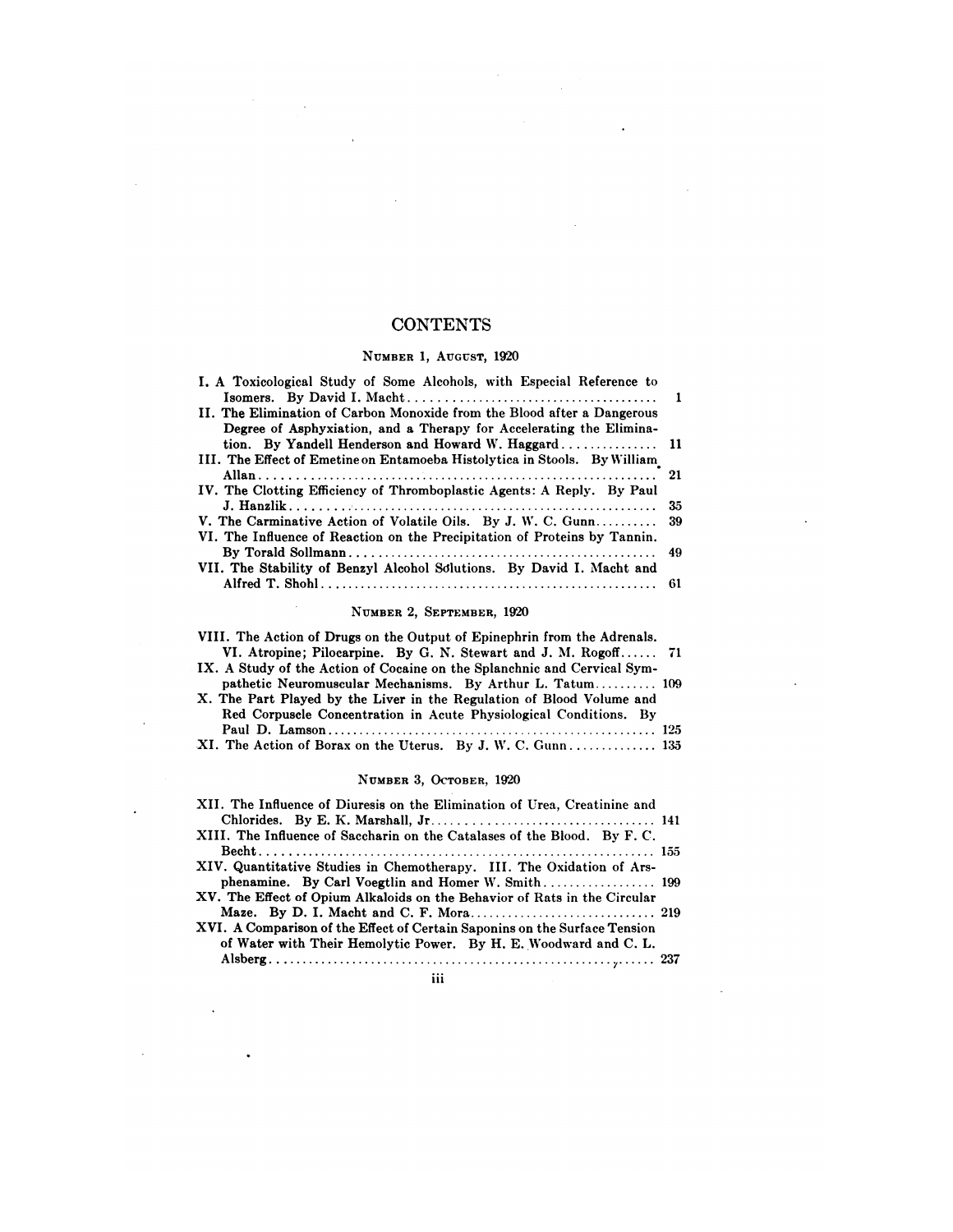### iv CONTENTS

 $\cdot$ 

 $\sqrt{2}$ 

Ì.

 $\bar{z}$ 

 $\sim$ 

 $\mathcal{A}$ 

#### **NUMBER** 4, **NOVEMBER,** 1920

| iv | <b>ONTENTS</b>                                                                                                                                                                                                                                                                                 |  |
|----|------------------------------------------------------------------------------------------------------------------------------------------------------------------------------------------------------------------------------------------------------------------------------------------------|--|
|    | NUMBER 4, NOVEMBER, 1920                                                                                                                                                                                                                                                                       |  |
|    | XVII. The Action of Adrenalin on the Heart. III. The Modification of<br>the Action of Adrenalin by Chloroform. By W. J. R. Heinekamp 247<br>XVIII. The Toxicity and Skin Irritant Effect of Certain Derivatives of<br>Dichloroethyl Sulfide. By E. K. Marshall, Jr., and John W. Williams. 259 |  |
|    | XIX. Studies of Chronic Intoxications on Albino Rats. I. Organization<br>of the Investigations. By Torald Sollmann, O. H. Schettler and N. C.                                                                                                                                                  |  |
|    | XX. Studies of Chronic Intoxications on Albino Rats. II. Alcohols (Ethyl,                                                                                                                                                                                                                      |  |
|    | XXI. The Effect of Carminative Volatile Oils on the Muscular Movements                                                                                                                                                                                                                         |  |
|    |                                                                                                                                                                                                                                                                                                |  |

#### **NUMBER** 5, **DECEMBER,** 1920

| the Life of Caminative Tologic City on the Maggalian Motelliches                                                                                                                                                                                                                        |  |
|-----------------------------------------------------------------------------------------------------------------------------------------------------------------------------------------------------------------------------------------------------------------------------------------|--|
| NUMBER 5, DECEMBER, 1920                                                                                                                                                                                                                                                                |  |
| XXII. The Action of Caffeine, Theobromine and Theophylline on the Mam-<br>malian and Batrachian Heart. By Reginald St. A. Heathcote 327<br>XXIII. Comparative Studies on the Physiological Value and Toxicity of<br>Cotton Seed and Some of Its Products. By Icie G. Macy and Lafayette |  |
| XXIV. The Influence of Intravenous Injections of Acacia-Glucose Solu-<br>tions on Urine Excretion and Blood Volume in Rabbits. By P. M.                                                                                                                                                 |  |
| XXV. The Anesthetic and Convulsant Effects of Gasoline Vapor. By                                                                                                                                                                                                                        |  |
| NUMBER 6, JANUARY, 1921                                                                                                                                                                                                                                                                 |  |
| XXVI. V. Further Studies on the Antagonistic Action of Epinephrin to<br>Certain Drugs upon the Tonus and Tonus Waves in the Terrapin Auricles.                                                                                                                                          |  |

| NUMBER 6. JANUARY. 1921                                                                                                                        |  |
|------------------------------------------------------------------------------------------------------------------------------------------------|--|
| XXVI. V. Further Studies on the Antagonistic Action of Epinephrin to<br>Certain Drugs upon the Tonus and Tonus Waves in the Terrapin Auricles. |  |
|                                                                                                                                                |  |
| XXVII. Absorption from the Peritoneal Cavity. By A. J. Clark 415<br>XXVIII. On the Absorption of Local Anesthetics Through the Genito-Uri-     |  |
| XXIX. Quantitative Studies in Chemotherapy. IV. The Relative Thera-                                                                            |  |
| peutic Value of Arsphenamine and Neoarsphenamine of Different Manu-                                                                            |  |
| facture. By Carl Voegtlin and Homer W. Smith 449<br>XXX, Studies of Chronic Intoxications on Albino Rats. III, Acetic and                      |  |
| XXXI. The Effect of Morphine upon the Alkali Reserve of the Blood of Man                                                                       |  |
|                                                                                                                                                |  |
| XXXII. The Action of the "Emmenagogue Oils" on the Human Uterus.                                                                               |  |
|                                                                                                                                                |  |

 $\omega$ 

 $\bar{\lambda}$ 

 $\ddot{\phantom{a}}$ 

 $\bar{\mathcal{A}}$ 

 $\mathcal{L}_{\mathbf{r}}$ 

 $\bar{\lambda}$ 

 $\ddot{\phantom{a}}$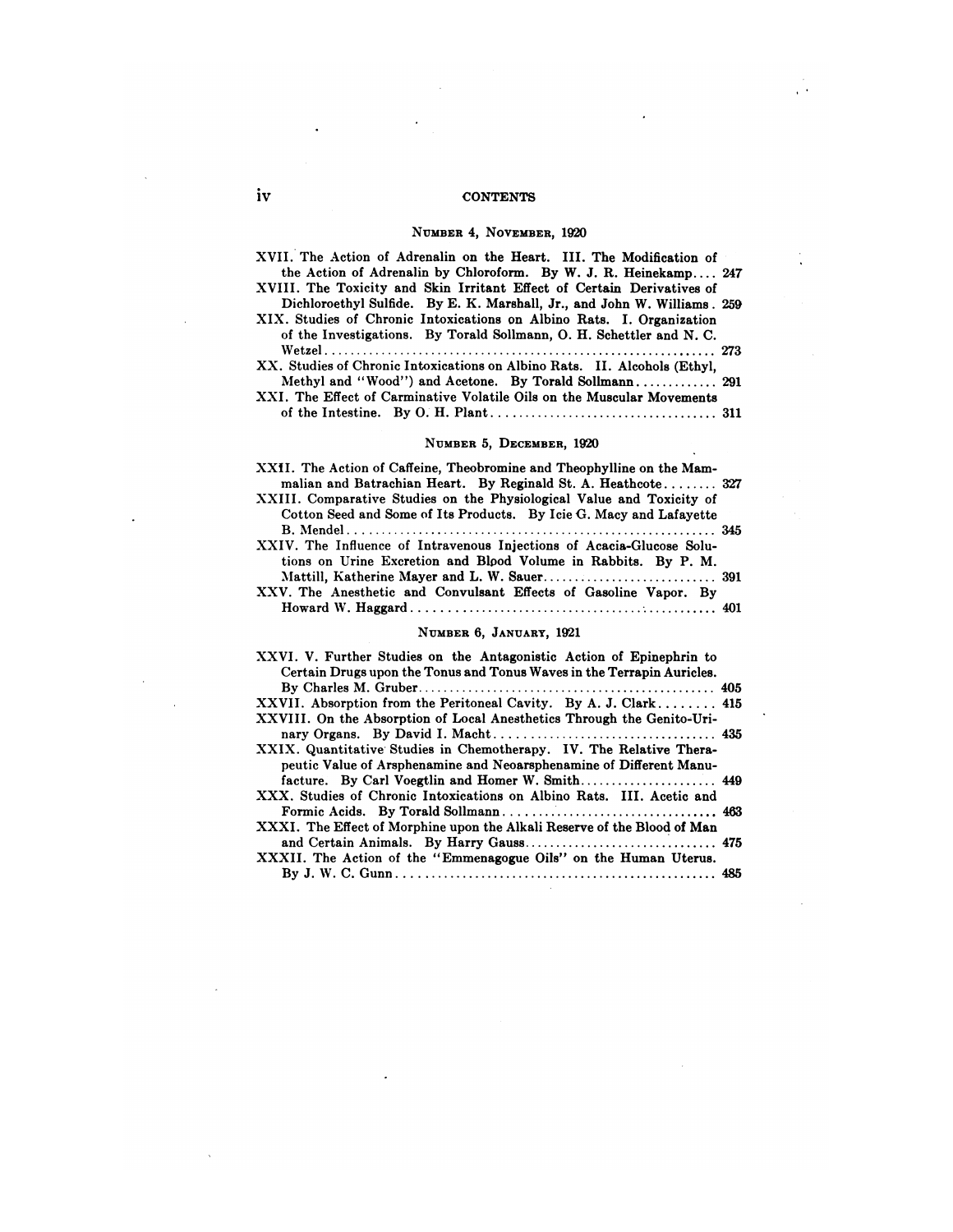## ILLUSTRATIONS

 $\sim$ 

 $\hat{\mathcal{A}}$ 

 $\overline{\phantom{a}}$ 

 $\overline{\phantom{a}}$ 

 $\cdot$ 

 $\bar{t}$ 

 $\cdot$ 

| <b>ILLUSTRATIONS</b>                                                                                      |     |
|-----------------------------------------------------------------------------------------------------------|-----|
|                                                                                                           | 2   |
|                                                                                                           | 3   |
|                                                                                                           | 4   |
|                                                                                                           | 7   |
|                                                                                                           | 8   |
|                                                                                                           | 9   |
| Plotted from the data of experiments 1, 2, and 3 (Fig. 1)                                                 | 15  |
|                                                                                                           | 16  |
|                                                                                                           | 18  |
|                                                                                                           | 19  |
| Regular pendulum movements of the isolated small intestine of the rabbit                                  |     |
|                                                                                                           | 40  |
| The movements of the rabbit's intestine in situ $(Fig, 2)$                                                | 42  |
|                                                                                                           | 42  |
|                                                                                                           | 43  |
|                                                                                                           | 44  |
|                                                                                                           | 44  |
| Effect of hydrogen ion concentration on tannin precipitation (Fig. 1)                                     | 54  |
| ---- of hydrogen ion concentration on tannin precipitation (Fig. 2)                                       | 54  |
|                                                                                                           | 77  |
| $-$ tracings.                                                                                             | 77  |
| - tracings.                                                                                               | 78  |
| - tracings.                                                                                               | 81  |
| $-$ tracings.                                                                                             | 81  |
| - tracings.                                                                                               | 82  |
| - tracings.                                                                                               | 83  |
| -tracings.<br>Bloods from cat 461 (Fig. 8). $\dots \dots \dots \dots \dots \dots \dots \dots \dots \dots$ | 85  |
| - tracings.                                                                                               | 85  |
| - tracings.                                                                                               | 89  |
| - tracings.                                                                                               | 90  |
| - tracings.                                                                                               | 90  |
| - tracings.                                                                                               | 92  |
| -tracings.                                                                                                | 93  |
| Uterus tracings.                                                                                          | 94  |
| Intestine tracings.                                                                                       |     |
| — tracings.                                                                                               | 100 |
| - tracings.                                                                                               |     |
| -tracings.                                                                                                |     |
| - tracings.                                                                                               |     |
| — tracings.                                                                                               |     |

v

**THE JOtR. OF PHARM. AND EXPER. THERAP., VOL. XVI, NO.** <sup>6</sup>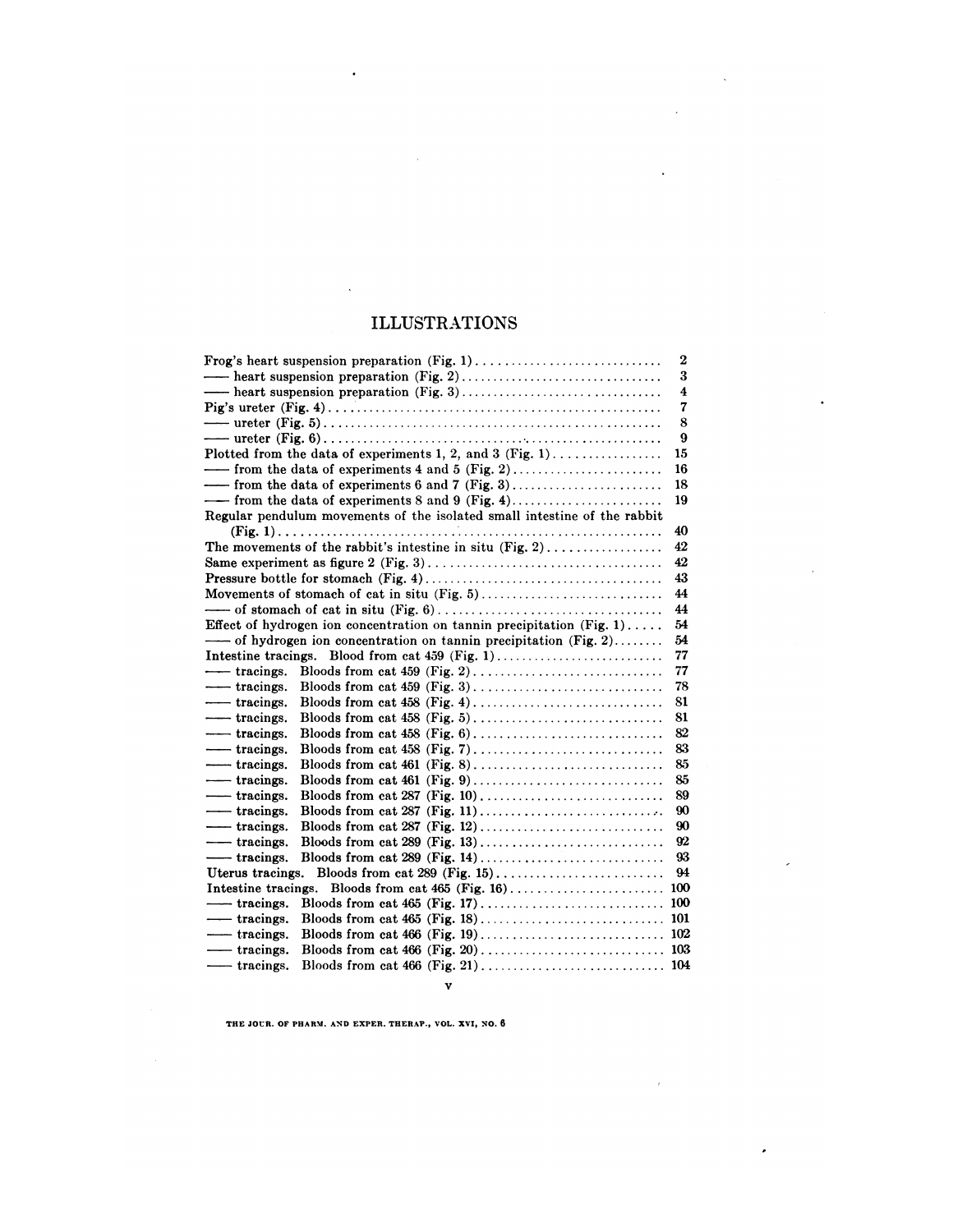## vi ILLUSTRATIONS

 $\ddot{\phantom{a}}$ 

| vi<br><b>ILLUSTRATIONS</b>                                                                                                                                                                                                                                                 |  |
|----------------------------------------------------------------------------------------------------------------------------------------------------------------------------------------------------------------------------------------------------------------------------|--|
| Blood pressure tracing. Dog. Ether anesthesia $(Tracing 1) \dots \dots \dots \dots \dots 112$<br>Ether anesthesia. Double adrenalectomy. Double vagotomy.<br>$\bf{Dog.}$                                                                                                   |  |
| Splanchnic nerve stimulation. Control. (Tracing III) 114<br>- after femoral vein injection of 5 cc. of 0.3 per cent solution of cocaine                                                                                                                                    |  |
| Rabbit. Urethane anesthesia. Blood pressure record. Double adrenal-<br>ectomy. Double vagotomy. Splanchnic nerve stimulation. Control                                                                                                                                      |  |
| -after ear vein injection of 1.5 cc. of 0.3 per cent cocaine hydrochloride                                                                                                                                                                                                 |  |
| $-\frac{1}{2}$<br>Decerebration. Double vagotomy. Blood pressure. Splanchnic                                                                                                                                                                                               |  |
| -after ear vein injection of 1.5 cc. of 0.3 per cent cocaine hydrochloride                                                                                                                                                                                                 |  |
| Effect of stimulation of the cervical sympathetic nerve (Tracing $IX$ ) 120                                                                                                                                                                                                |  |
| $\overline{\phantom{a}}$ of stimulation of the cervical sympathetic nerve (Tracing X) 120<br>-- of stimulation of the cervical sympathetic nerve (Tracing XI) 121                                                                                                          |  |
| Showing the movements of the excised uterus of the non-pregnant cat, and                                                                                                                                                                                                   |  |
| the movements of the excised uterus of the non-pregnant rabbit, and<br>the effect of adding sodium carbonate to $1:4000$ (Fig. 2) 136<br>— the movements of the non-pregnant uterus of the rabbit, and the effect                                                          |  |
| - the movements of the uterus of a non-pregnant cat recorded in situ,                                                                                                                                                                                                      |  |
| and the effect produced by intravenous injection of 0.1 gram borax                                                                                                                                                                                                         |  |
| Effect of saccharin on the catalase content of the blood of cats $(Fig, 1)$ 160<br>Variations in the catalase content of the blood of dogs over long periods of                                                                                                            |  |
| Daily variations in the catalase content of the blood of dogs (Fig. 3) 165                                                                                                                                                                                                 |  |
|                                                                                                                                                                                                                                                                            |  |
| $\overline{\phantom{a}}$ of saccharin by mouth on the catalases of the blood (Fig. 6) 173–174<br>$\overline{\phantom{a}}$ of saccharin intravenously upon the catalase of the blood (Fig. 7) 181<br>Relation between the erythrocyte count and the catalase content of the |  |
| of succharing on the catalase content of the blood of diabetic dogs (Fig. 9) 188                                                                                                                                                                                           |  |
| -- of saccharin on the catalase content of the blood of man (diabetic)                                                                                                                                                                                                     |  |
| ------- of saccharin on the catalase content of the blood of man (non-diabetic)                                                                                                                                                                                            |  |
| Summary of all experiments on the catalase content of the blood (Fig. 12). 195                                                                                                                                                                                             |  |
|                                                                                                                                                                                                                                                                            |  |
| Rate of oxidation of arsphenamine and arsenoxide (Chart 2a) 206<br>Ratio of arsenoxide and arsphenamine during the oxidation of the latter                                                                                                                                 |  |
|                                                                                                                                                                                                                                                                            |  |

 $\sim$   $\sim$ 

 $\sim 10^6$ 

 $\sim 10^6$  $\ddot{\phantom{a}}$ 

 $\mathcal{L}(\mathcal{L})$  and  $\mathcal{L}(\mathcal{L})$ 

 $\frac{1}{\sqrt{2}}$  ,  $\frac{1}{\sqrt{2}}$ 

 $\sim$   $\sim$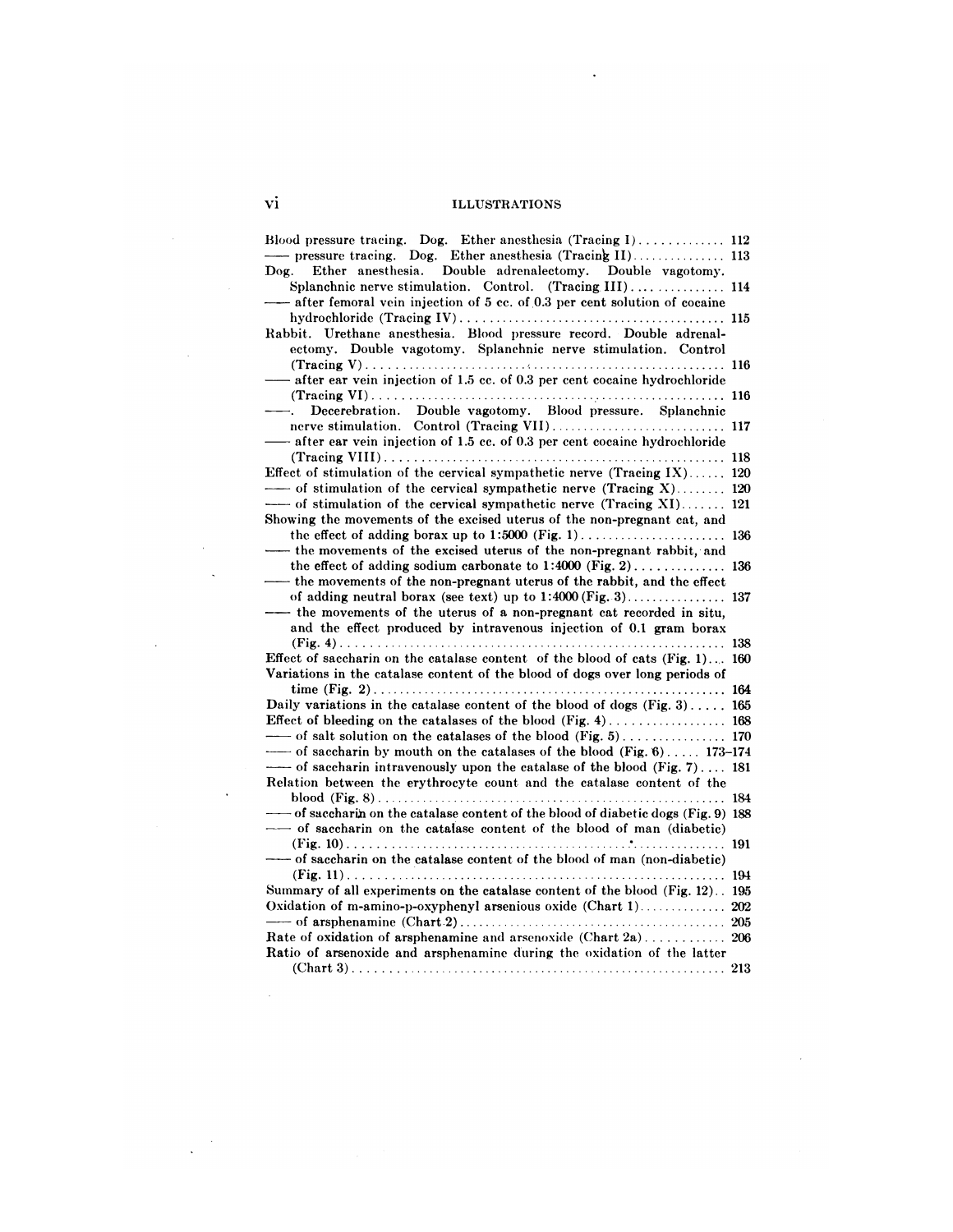# ILLUSTRATIONS Vii

| Rise in pressure and change in volume produced by 1 cc. 1:10,000 adrenalin.<br>Changes in pressure and heart volume produced by chloroform and adren-<br>Inhibition produced by 1 cc. 1:10,000 adrenalin after section of vagi (Fig. 4) 253<br>Methyl and wood alcohols, 2.5 per cent, on food consumption $(Fig, 5)$ 301<br>-and wood alcohols, 5 per cent, on food consumption (Fig. 6) 302<br>$\bf{Dog}$ "L."<br>—— "L."<br>$-$ "L"<br>$-$ "G."<br>$-$ "G."<br>$-\cdot$ "L."<br>$-$ "G."<br>$-$ "L"<br>$-$ "G."<br>--- "L."<br>rabbit's heart perfused with diuretine 1:2500, i.e., theobromine 1:5000 | vii |
|-----------------------------------------------------------------------------------------------------------------------------------------------------------------------------------------------------------------------------------------------------------------------------------------------------------------------------------------------------------------------------------------------------------------------------------------------------------------------------------------------------------------------------------------------------------------------------------------------------------|-----|
|                                                                                                                                                                                                                                                                                                                                                                                                                                                                                                                                                                                                           |     |
|                                                                                                                                                                                                                                                                                                                                                                                                                                                                                                                                                                                                           |     |
|                                                                                                                                                                                                                                                                                                                                                                                                                                                                                                                                                                                                           |     |
|                                                                                                                                                                                                                                                                                                                                                                                                                                                                                                                                                                                                           |     |
|                                                                                                                                                                                                                                                                                                                                                                                                                                                                                                                                                                                                           |     |
|                                                                                                                                                                                                                                                                                                                                                                                                                                                                                                                                                                                                           |     |
|                                                                                                                                                                                                                                                                                                                                                                                                                                                                                                                                                                                                           |     |
|                                                                                                                                                                                                                                                                                                                                                                                                                                                                                                                                                                                                           |     |
|                                                                                                                                                                                                                                                                                                                                                                                                                                                                                                                                                                                                           |     |
|                                                                                                                                                                                                                                                                                                                                                                                                                                                                                                                                                                                                           |     |
|                                                                                                                                                                                                                                                                                                                                                                                                                                                                                                                                                                                                           |     |
|                                                                                                                                                                                                                                                                                                                                                                                                                                                                                                                                                                                                           |     |
|                                                                                                                                                                                                                                                                                                                                                                                                                                                                                                                                                                                                           |     |
|                                                                                                                                                                                                                                                                                                                                                                                                                                                                                                                                                                                                           |     |
|                                                                                                                                                                                                                                                                                                                                                                                                                                                                                                                                                                                                           |     |
|                                                                                                                                                                                                                                                                                                                                                                                                                                                                                                                                                                                                           |     |
|                                                                                                                                                                                                                                                                                                                                                                                                                                                                                                                                                                                                           |     |
|                                                                                                                                                                                                                                                                                                                                                                                                                                                                                                                                                                                                           |     |
|                                                                                                                                                                                                                                                                                                                                                                                                                                                                                                                                                                                                           |     |
|                                                                                                                                                                                                                                                                                                                                                                                                                                                                                                                                                                                                           |     |
|                                                                                                                                                                                                                                                                                                                                                                                                                                                                                                                                                                                                           |     |
|                                                                                                                                                                                                                                                                                                                                                                                                                                                                                                                                                                                                           |     |
|                                                                                                                                                                                                                                                                                                                                                                                                                                                                                                                                                                                                           |     |
|                                                                                                                                                                                                                                                                                                                                                                                                                                                                                                                                                                                                           |     |
|                                                                                                                                                                                                                                                                                                                                                                                                                                                                                                                                                                                                           |     |
|                                                                                                                                                                                                                                                                                                                                                                                                                                                                                                                                                                                                           |     |
|                                                                                                                                                                                                                                                                                                                                                                                                                                                                                                                                                                                                           |     |
|                                                                                                                                                                                                                                                                                                                                                                                                                                                                                                                                                                                                           |     |
|                                                                                                                                                                                                                                                                                                                                                                                                                                                                                                                                                                                                           |     |
|                                                                                                                                                                                                                                                                                                                                                                                                                                                                                                                                                                                                           |     |
|                                                                                                                                                                                                                                                                                                                                                                                                                                                                                                                                                                                                           |     |
|                                                                                                                                                                                                                                                                                                                                                                                                                                                                                                                                                                                                           |     |
|                                                                                                                                                                                                                                                                                                                                                                                                                                                                                                                                                                                                           |     |
|                                                                                                                                                                                                                                                                                                                                                                                                                                                                                                                                                                                                           |     |
|                                                                                                                                                                                                                                                                                                                                                                                                                                                                                                                                                                                                           |     |
|                                                                                                                                                                                                                                                                                                                                                                                                                                                                                                                                                                                                           |     |
|                                                                                                                                                                                                                                                                                                                                                                                                                                                                                                                                                                                                           |     |
| - rabbit's heart perfused with theocine 1:5000, i.e., theophylline 1:7500                                                                                                                                                                                                                                                                                                                                                                                                                                                                                                                                 |     |
|                                                                                                                                                                                                                                                                                                                                                                                                                                                                                                                                                                                                           |     |
|                                                                                                                                                                                                                                                                                                                                                                                                                                                                                                                                                                                                           |     |
|                                                                                                                                                                                                                                                                                                                                                                                                                                                                                                                                                                                                           |     |
|                                                                                                                                                                                                                                                                                                                                                                                                                                                                                                                                                                                                           |     |
|                                                                                                                                                                                                                                                                                                                                                                                                                                                                                                                                                                                                           |     |
|                                                                                                                                                                                                                                                                                                                                                                                                                                                                                                                                                                                                           |     |
|                                                                                                                                                                                                                                                                                                                                                                                                                                                                                                                                                                                                           |     |
|                                                                                                                                                                                                                                                                                                                                                                                                                                                                                                                                                                                                           |     |
|                                                                                                                                                                                                                                                                                                                                                                                                                                                                                                                                                                                                           |     |

 $\sim$ 

 $\hat{\mathbf{v}}$ 

 $\frac{1}{2}$ 

 $\ddot{\phantom{a}}$ 

 $\label{eq:2.1} \frac{1}{\sqrt{2}}\int_{\mathbb{R}^{2}}\left|\frac{d\mathbf{y}}{d\mathbf{x}}\right|^{2}d\mathbf{x}^{2}d\mathbf{x}^{2}d\mathbf{x}^{2}d\mathbf{x}^{2}d\mathbf{x}^{2}d\mathbf{x}^{2}d\mathbf{x}^{2}d\mathbf{x}^{2}d\mathbf{x}^{2}d\mathbf{x}^{2}d\mathbf{x}^{2}d\mathbf{x}^{2}d\mathbf{x}^{2}d\mathbf{x}^{2}d\mathbf{x}^{2}d\mathbf{x}^{2}d\mathbf{x}^{2}d\mathbf{x}^{2}d\$ 

 $\sim$   $\epsilon$ 

 $\ddot{\phantom{a}}$ 

 $\ddot{\phantom{1}}$ 

 $\bar{z}$